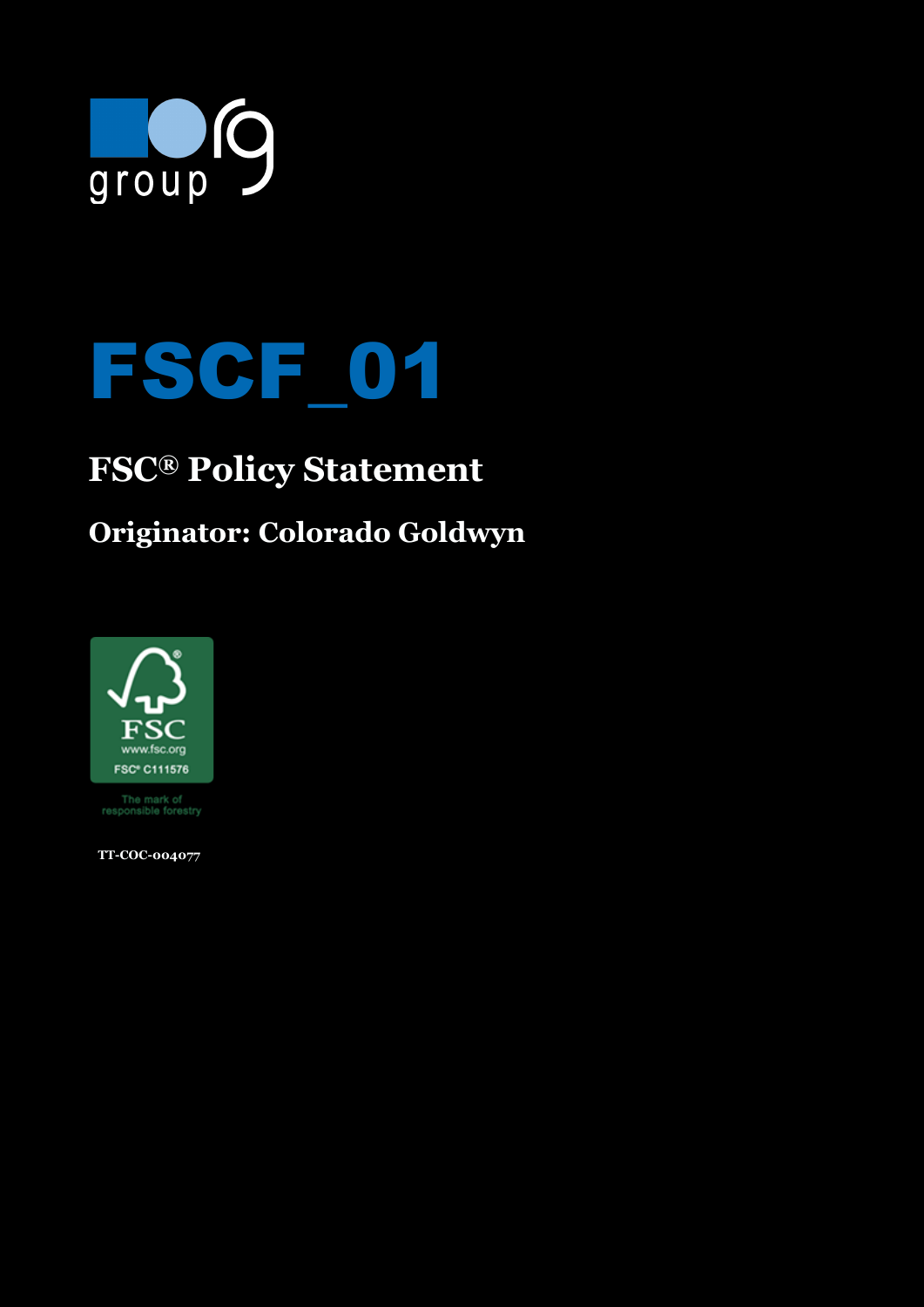# **Document Control**

This document will be issued to all relevant parties. All amendments will be issued to the relevant parties by means of a RG Group document transmittal sheet.

| <b>Revision</b> | Date       | Description of amendments/changes                                   | Authorised by: |
|-----------------|------------|---------------------------------------------------------------------|----------------|
| 00              | April 2012 | Created as part of Certification Process                            | CG             |
| 01              | June 2006  | Review and resigned                                                 | <b>CG</b>      |
| 02              | Jan 2018   | Updated with new MD and following annual<br>review                  | CG             |
| 03              | Jan 2019   | Updated with FSC trademark and logo reviewed<br>and signed for 2019 | <b>CG</b>      |
| 04              | Jan 2020   | Reviewed for 2020                                                   | LJ             |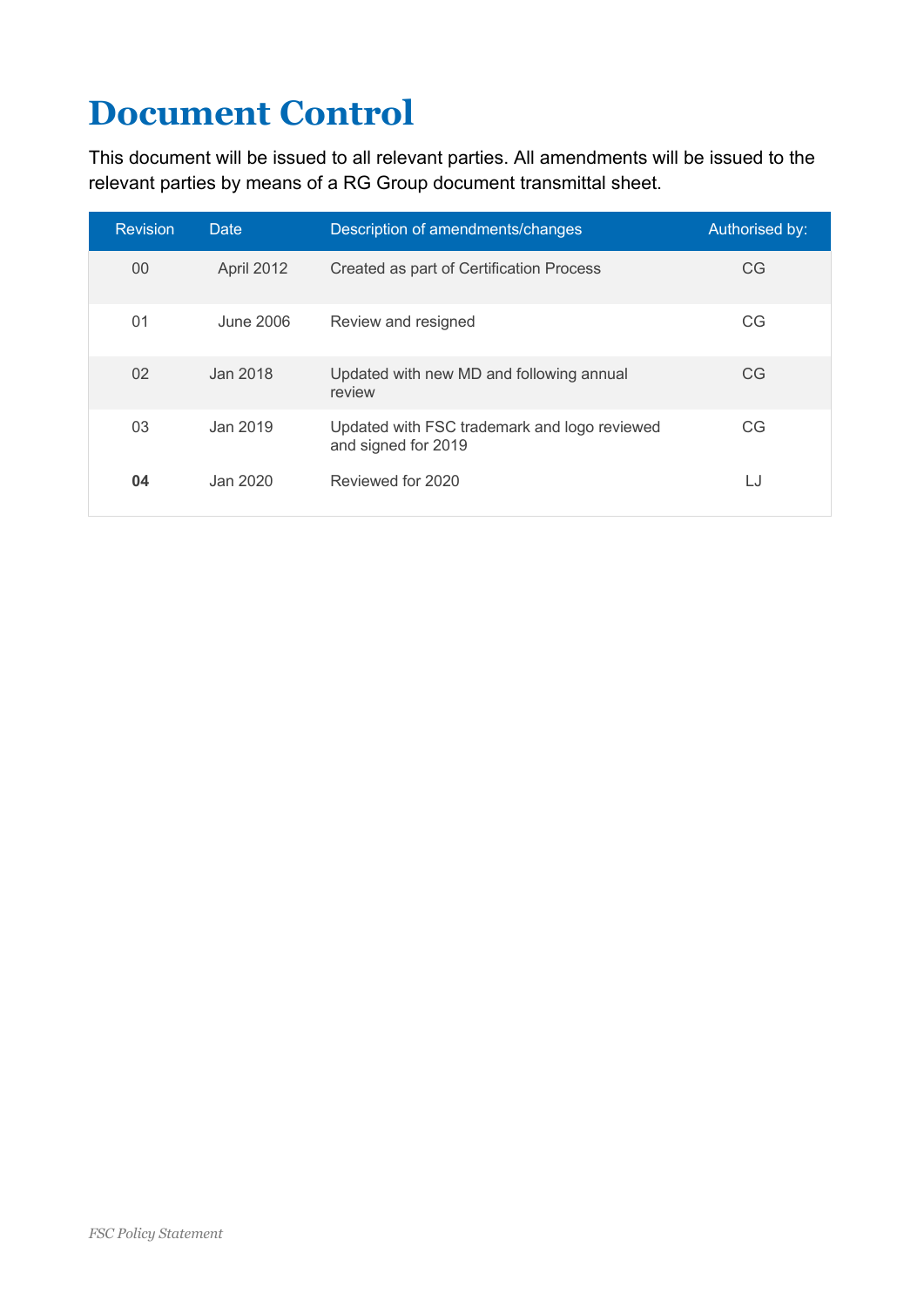#### **FSC® Policy Statement**

RG Group are committed to the principles promoted by the Forest Stewardship Council  $(FSC)^{\circ}$  of environmentally appropriate, socially beneficial and economically viable management of forests.

RG will ensure that we are not directly or indirectly involved in the following unacceptable activities :-

- Illegal logging or the trade in illegal wood or forest products
- Violation of traditional and human rights in forestry operations
- Destruction of high conservation values in forestry operations
- Significant conversion of forests to plantations or non-forest use
- Introduction of genetically modified organisms in forestry operations
- Violation of any of the ILO Core Conventions as defined in the ILO Declaration on Fundamental Principles & Rights at Work

RG Group take all reasonable measures to ensure that we only purchase from companies that are also committed to the above.

Any claims that wood being purchased by RG from unacceptable sources will be formally investigated and records of the same will be maintained.

We have established and follow a rigorous Chain Of Custody system, enabling the Forest Stewardship Council (FSC<sup>®</sup>) logo to be used in accordance with the appropriate FSC<sup>®</sup> Standard.

We achieve our objectives using a management system to ensure the following :-

- The regular examination of suppliers and their certification,
- The control and use of the  $FSC^{\circledast}$  logo to comply with the appropriate  $FSC^{\circledast}$  standard,
- The control of purchasing of FSC<sup>®</sup> materials,
- The examination and control of material and its documentation on receipt
- The control of  $FSC^{\circledast}$  material from storage through to supply
- The control of outsource operations
- The provision of appropriate dispatch and invoicing documentation